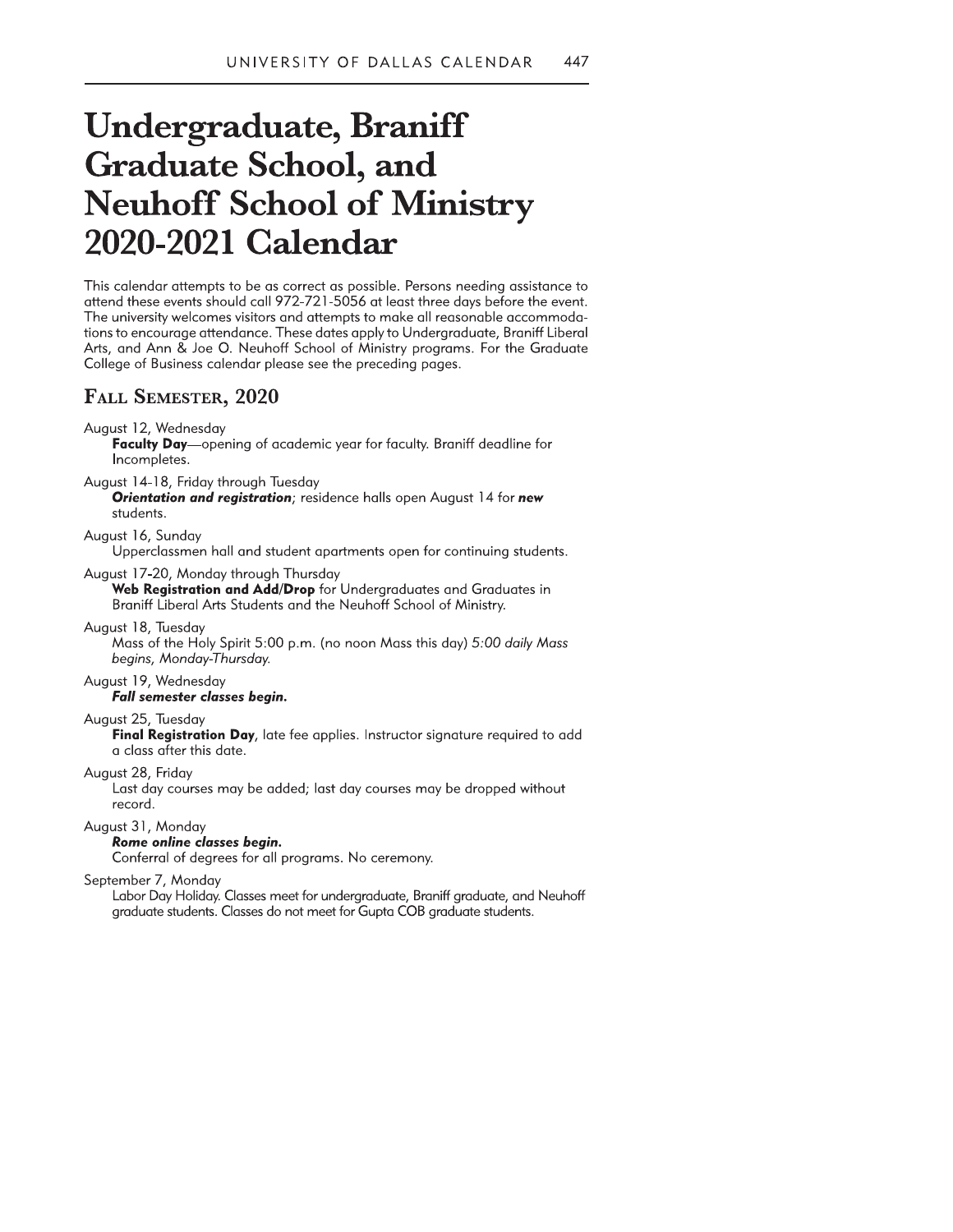| September 12, Saturday<br><b>Fall 2020 Romers depart.</b>                                                                                                                                                  |
|------------------------------------------------------------------------------------------------------------------------------------------------------------------------------------------------------------|
| September 14, Monday<br>Information for <i>spring</i> schedule due.                                                                                                                                        |
| September 16, Wednesday<br>Deadline to waive student insurance.<br>Incomplete deadline for undergraduates (excluding students with earlier<br>deadlines under academic discipline policies).               |
| September 24,Thursday<br>Deadline for application for degree for graduation in December.                                                                                                                   |
| October 2, Friday<br>Fall Reading Day, no classes.                                                                                                                                                         |
| October 5-9, Monday-Friday<br>Constantin midsemester period; grades due Monday, October 12.                                                                                                                |
| October 18-24, Sunday-Saturday<br>Charity Week.                                                                                                                                                            |
| October 26-30, Monday-Friday<br>Housing registration for spring semester.                                                                                                                                  |
| October 26-December 4, Monday-Friday<br>Academic counseling and <b>online registration</b> for spring semester; Registration<br>Booklets available October 16.                                             |
| October 30, Friday<br>Last day to withdraw from classes for undergraduate, Braniff and Neuhoff<br>students.                                                                                                |
| October 31, Saturday<br>Fall Odyssey I.                                                                                                                                                                    |
| November 14, Saturday<br>Fall Odyssey II.                                                                                                                                                                  |
| November 19, Thursday<br>Last day of instruction.                                                                                                                                                          |
| November 21, Saturday<br><b>Examinations begin.</b>                                                                                                                                                        |
| November 25, Wednesday<br>Examinations end-official close of the semester. Christmas recess begins at<br>the close of the last examination period. Contract food service ends with dinner<br>on Wednesday. |
| December 4, Friday<br><b>Grades Due.</b>                                                                                                                                                                   |
| December 10, Friday<br><b>Fall 2020 Romers return.</b>                                                                                                                                                     |
| December 14, Monday<br>Fall Rome Grades Due.                                                                                                                                                               |
|                                                                                                                                                                                                            |
|                                                                                                                                                                                                            |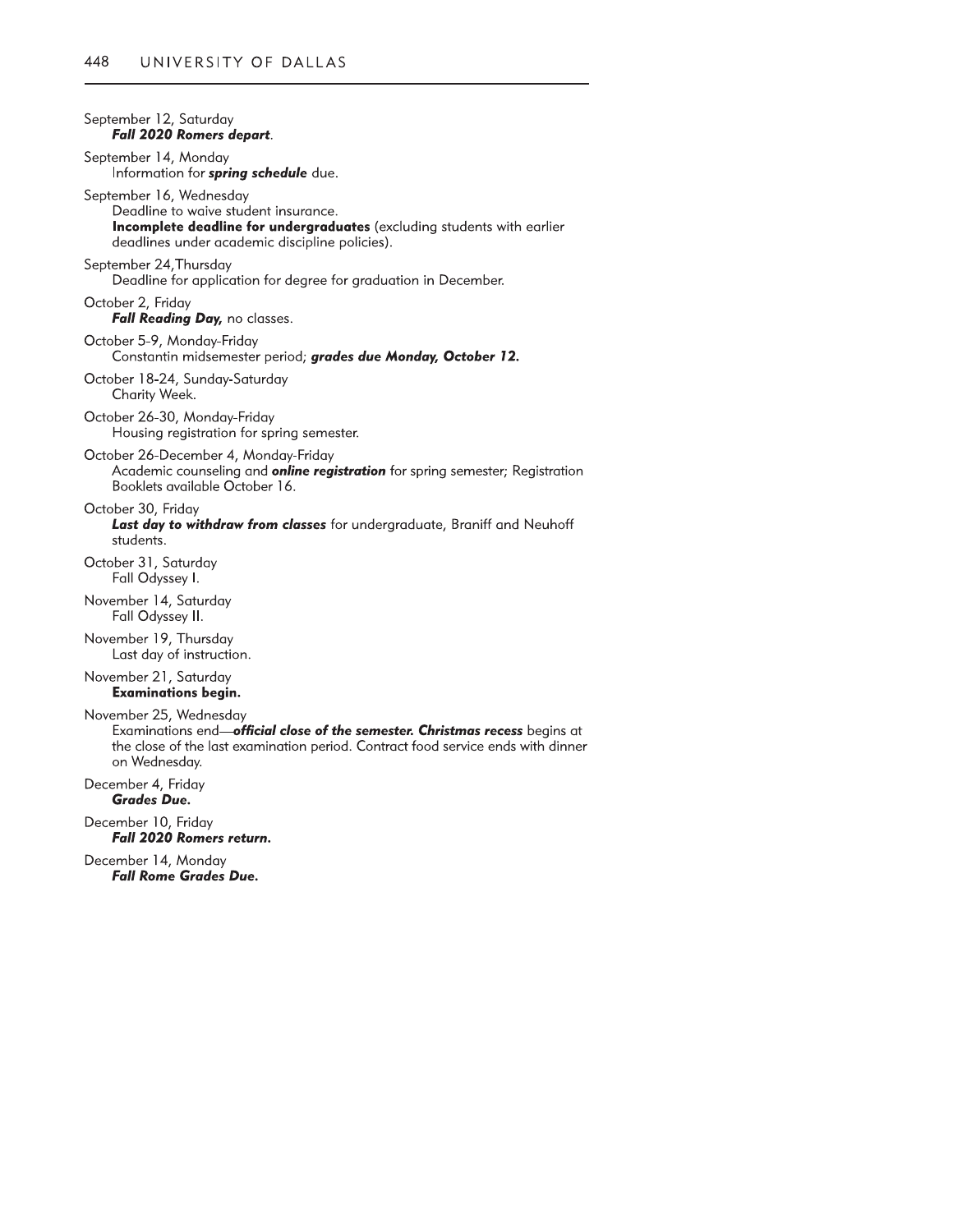# FALL INTERTERM CLASSES 2020-2021

November 30-December 17, Monday-Thursday **Interterm.** Classes also meet Saturday, December 5 and 12.

December 17, Thursday Last day of Interterm classes and final examinations.

December 21, Monday Fall Interterm Grades Due

December 23-January 1, Wednesday-Friday University offices closed.

December 31, Thursday Conferral of degrees date. No ceremony.

# **SPRING SEMESTER, 2021**

January 17, Sunday Residence Halls open at 8:00 a.m.; food service resumes with dinner in the café.

January 18, Monday Martin Luther King Day, University closed.

January 19, Tuesday Registration for spring. Verification and drop/add for continuing students. Full service resumes in the Rathskeller.

January 20, Wednesday Spring semester classes begin. Resume 5:00 p.m. daily Mass, Monday-Thursday.

January 22, Friday Braniff deadline for Incomplete grades. **Spring 2021 Romers depart. (tentative)** 

January 26, Tuesday Final registration day.

January 29, Friday Last day course may be added (permission of course instructor required after January 26); last day course may be dropped without record.

January 30, Saturday Groundhog Party in the Park.

February 10, Wednesday Incomplete deadline for undergraduates (excluding students with earlier deadlines under academic discipline policies).

February 15, Monday **Crusader Preview** 

February 25, Thursday Information for Fall, Mayterm and Summer schedules due.

March 5, Friday Spring Reading Day